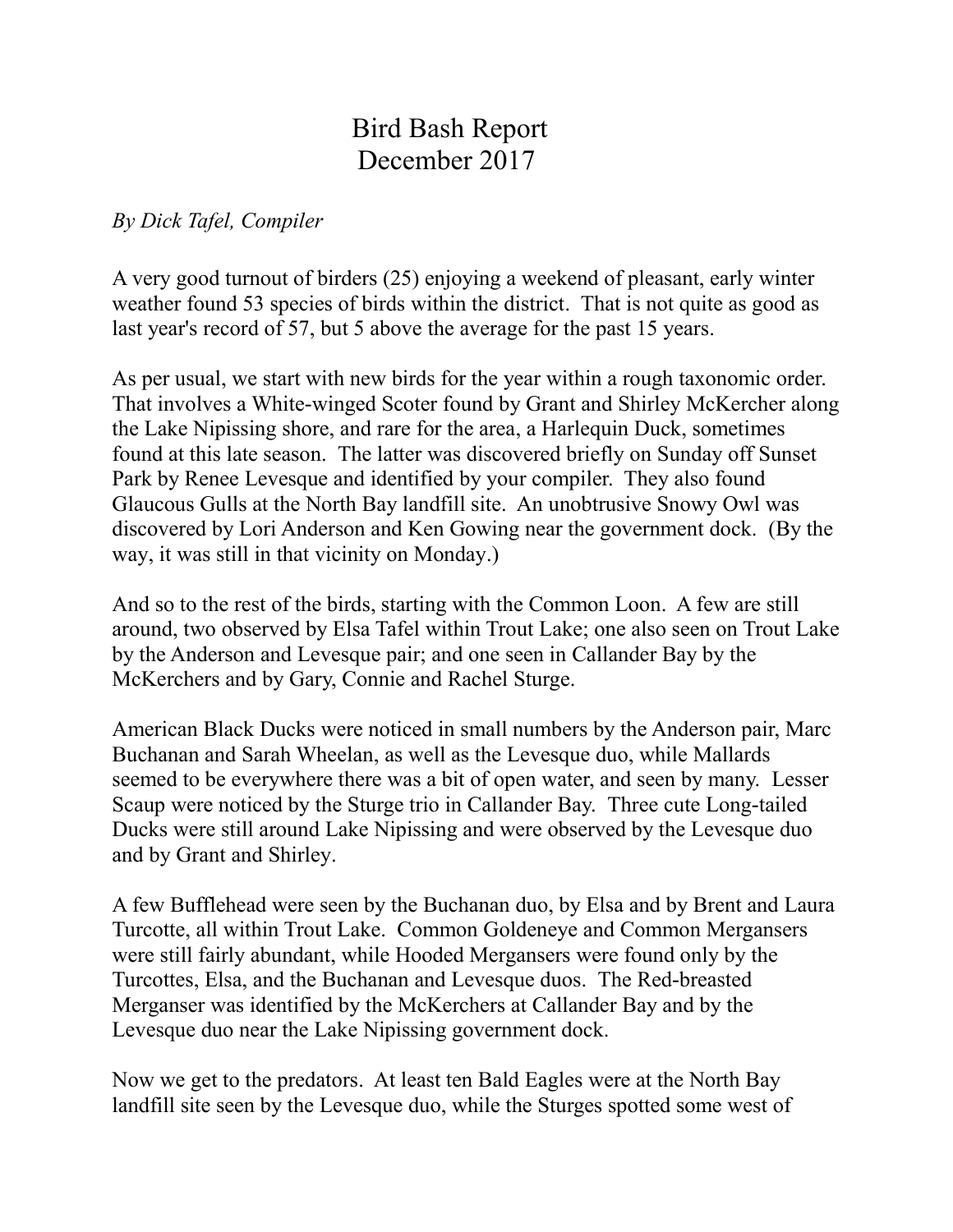Powassan, and Ernie Frayle saw one east of North Bay. Red-tailed and Roughlegged Hawks were found by the Anderson pair east of Powassan.

Ruffed Grouse were fairly widespread, seen by the Buchanan duo, Donna Demarco and the Anderson pair. But Keith Thornborrow and Steve Pitt were the only ones to spy Wild Turkeys.

As to gulls, several Ring-bills were still about Lake Nipissing, and Herrings were omnipresent up at the landfill site, as well as at the lakefront. A Great Blackbacked was spotted by the Anderson duo along the lakefront, while several of them were observed at the landfill site. There, also found by the Levesque duo, were a few Iceland Gulls.

Of course, Rock Pigeons were all over, but Mourning Doves were found only by a few, including the Sturges, Steve Pitt and the Anderson duo.

As to woodpeckers, Mary Ann Kenrick had a Red-bellied briefly at her feeder; the Downy and Hairy were very widespread; and the Pileated was at a few locations, spotted by Paul Smylie, Mary Ann, Elsa, Steve and the Sturges.

A Gray Jay was discovered by Keith, and Blue Jays were upon almost every list, as were American Crows (mostly within more urban areas) and Common Ravens.

Did anyone not see Black-capped Chickadees? Energetic Red-breasted and Whitebreasted Nuthatches were almost as commonplace. But the Brown Creeper – it was viewed only by the McKerchers and the Anderson duo. A Golden-crowned Kinglet was found by the Sturges near Powassan and by Chris Sukha near Field.

The American Robin was spotted by the McKerchers near Callander and by Ernie in the east end. European Starlings were around, sometimes in very large flocks. The Sturges found some Cedar Waxwings west of Powassan.

The only North American sparrow seen was the American Tree Sparrow noted by Ernie, the Turcottes, Keith, Chris, Renee, the Anderson duo and Pam and Peter Handley. Generally these sightings were at local feeders. The only Dark-eyed Juncos were found by the Sturges.

Snow Buntings were discovered solely by Keith near Sundridge.

A Red-winged Blackbird was upon both the Anderson and the Levesque duos' lists.